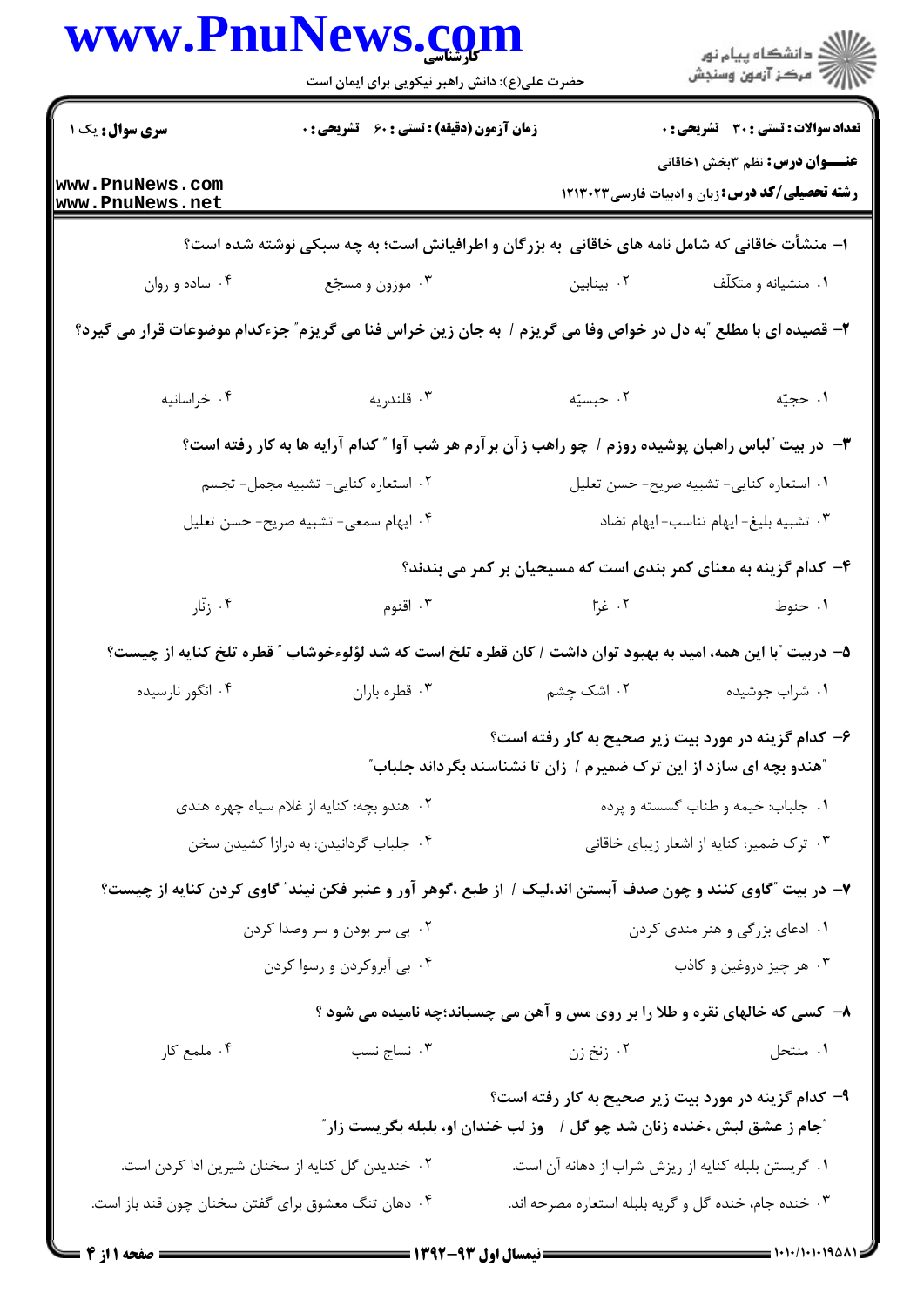| سری سوال: ۱ یک<br><b>زمان آزمون (دقیقه) : تستی : 60 ٪ تشریحی : 0</b><br>تعداد سوالات : تستى : 30 ٪ تشريحي : 0<br><b>عنـــوان درس:</b> نظم ۳بخش ۱خاقانی<br>www.PnuNews.com<br><b>رشته تحصیلی/کد درس:</b> زبان و ادبیات فارسی ۱۲۱۳۰۲۳<br>www.PnuNews.net<br>۱۰– کدام گزینه به معنای اسب سیاهرنگ به کار رفته است؟<br>۰۴ ابلق<br>۰۳ سمند<br>۲. ادهم<br>۰۱ ابرش<br>1۱– در بیت آهر شبانگه پر و هر صبح تهی است / خان چنین باشد،از این خان چه کنم ؒ خان استعاره از چیست ؟<br>۰۴ سفره<br>۰۳ رنج<br>۲. چشم<br>۰۱ باران<br>۱۲- در بیت ؒفرقت شهد، مرا سوخت چون موم / وصل مهر سلیمان چه کنم ؒ کدام آرایه به کار رفته است؟<br>۰۴ تجسم<br>۰۳ استخدام<br>١. استعاره<br>۲. لف ونشر<br>۱۳- در بیت آچو بیگانه ای مانم از سایه خود / ولی در دل آشنا می گریزم ّ سایه استعاره از چیست؟<br>۰۲ وجود مادی و تاریک شخص<br>۰۱ ترس ها و بیم ها<br>۰۴ جثه نحيف و نزار و لاغر<br>۰۳ ظواهر و زینتهای دنیای مادی<br>۱۴– در بیت ّنه عیسی صفت، زین خرابات ظلمت / در ایوان شمس الضحی می گریزم <i>" خ</i> رابات ظلمت استعاره از چیست؟ |                              |  |
|---------------------------------------------------------------------------------------------------------------------------------------------------------------------------------------------------------------------------------------------------------------------------------------------------------------------------------------------------------------------------------------------------------------------------------------------------------------------------------------------------------------------------------------------------------------------------------------------------------------------------------------------------------------------------------------------------------------------------------------------------------------------------------------------------------------------------------------------------------------------------------------------------------------------------------------------------------------------------------------------------|------------------------------|--|
|                                                                                                                                                                                                                                                                                                                                                                                                                                                                                                                                                                                                                                                                                                                                                                                                                                                                                                                                                                                                   |                              |  |
|                                                                                                                                                                                                                                                                                                                                                                                                                                                                                                                                                                                                                                                                                                                                                                                                                                                                                                                                                                                                   |                              |  |
|                                                                                                                                                                                                                                                                                                                                                                                                                                                                                                                                                                                                                                                                                                                                                                                                                                                                                                                                                                                                   |                              |  |
|                                                                                                                                                                                                                                                                                                                                                                                                                                                                                                                                                                                                                                                                                                                                                                                                                                                                                                                                                                                                   |                              |  |
|                                                                                                                                                                                                                                                                                                                                                                                                                                                                                                                                                                                                                                                                                                                                                                                                                                                                                                                                                                                                   |                              |  |
|                                                                                                                                                                                                                                                                                                                                                                                                                                                                                                                                                                                                                                                                                                                                                                                                                                                                                                                                                                                                   |                              |  |
|                                                                                                                                                                                                                                                                                                                                                                                                                                                                                                                                                                                                                                                                                                                                                                                                                                                                                                                                                                                                   |                              |  |
|                                                                                                                                                                                                                                                                                                                                                                                                                                                                                                                                                                                                                                                                                                                                                                                                                                                                                                                                                                                                   |                              |  |
|                                                                                                                                                                                                                                                                                                                                                                                                                                                                                                                                                                                                                                                                                                                                                                                                                                                                                                                                                                                                   |                              |  |
|                                                                                                                                                                                                                                                                                                                                                                                                                                                                                                                                                                                                                                                                                                                                                                                                                                                                                                                                                                                                   |                              |  |
|                                                                                                                                                                                                                                                                                                                                                                                                                                                                                                                                                                                                                                                                                                                                                                                                                                                                                                                                                                                                   |                              |  |
|                                                                                                                                                                                                                                                                                                                                                                                                                                                                                                                                                                                                                                                                                                                                                                                                                                                                                                                                                                                                   |                              |  |
| ۰۴ شروان<br>۰۳ دنیا<br>۰۱ آسمان<br>۰۲ میخانه                                                                                                                                                                                                                                                                                                                                                                                                                                                                                                                                                                                                                                                                                                                                                                                                                                                                                                                                                      |                              |  |
| ۱۵− در بیت″خواهی که پنج نوبت″الصابرین″زنی /  تعلیم کن ز چهار خلیفه طریق آن″ پنج نوبت <u>زدن</u> کنایه از چیست؟                                                                                                                                                                                                                                                                                                                                                                                                                                                                                                                                                                                                                                                                                                                                                                                                                                                                                    |                              |  |
| ۰۲ سجده کننده در برابر خدا                                                                                                                                                                                                                                                                                                                                                                                                                                                                                                                                                                                                                                                                                                                                                                                                                                                                                                                                                                        | ۰۱ قانع و خرسند بودن از امور |  |
| ۰۴ اظهار جاه و سلطنت کردن<br>۰۳ ندای الله به گوش دل رساندن                                                                                                                                                                                                                                                                                                                                                                                                                                                                                                                                                                                                                                                                                                                                                                                                                                                                                                                                        |                              |  |
| ۱۶– کدام گزینه از نظر معنا با بقیه متفاوت است؟                                                                                                                                                                                                                                                                                                                                                                                                                                                                                                                                                                                                                                                                                                                                                                                                                                                                                                                                                    |                              |  |
| ۰۳ سخت<br>۰۱ زلّت<br>۰۴ عذاب<br>۰۲ وبال                                                                                                                                                                                                                                                                                                                                                                                                                                                                                                                                                                                                                                                                                                                                                                                                                                                                                                                                                           |                              |  |
| <b>۱۷</b> – کدام گزینه در مورد بیت زیر صحیح به کار رفته است؟<br><i>"</i> فقر سیاه پوش چو دندان فرو برد ۱ جاه سپید کار کند خاک در دهان                                                                                                                                                                                                                                                                                                                                                                                                                                                                                                                                                                                                                                                                                                                                                                                                                                                             |                              |  |
| ۰۱ خاک در دهان کردن: سخن نگفتن<br>۰۲ سپید کار: خیانت کار و ستم پیشه                                                                                                                                                                                                                                                                                                                                                                                                                                                                                                                                                                                                                                                                                                                                                                                                                                                                                                                               |                              |  |
| ۰۴ فقر سياه پوش: اشاره به بقای سالک<br>۰۳ دندان فروبردن فقر: استعاره مصرحه                                                                                                                                                                                                                                                                                                                                                                                                                                                                                                                                                                                                                                                                                                                                                                                                                                                                                                                        |                              |  |
| 18- ترک دنیا و قطع علایق در عرفان چه نامیده می شود؟                                                                                                                                                                                                                                                                                                                                                                                                                                                                                                                                                                                                                                                                                                                                                                                                                                                                                                                                               |                              |  |
| ۰۴ تجرد<br>۰۳ تفرد<br>۰۲ قبض<br>۰۱ بسط                                                                                                                                                                                                                                                                                                                                                                                                                                                                                                                                                                                                                                                                                                                                                                                                                                                                                                                                                            |                              |  |
| ۱۹- کدام گزینه به معنای شادی و خوشی به کار رفته است؟                                                                                                                                                                                                                                                                                                                                                                                                                                                                                                                                                                                                                                                                                                                                                                                                                                                                                                                                              |                              |  |
| ۰۱ برگ<br>۰۴ آمال<br>۰۲ فاقه<br>۰۳ سلوت                                                                                                                                                                                                                                                                                                                                                                                                                                                                                                                                                                                                                                                                                                                                                                                                                                                                                                                                                           |                              |  |
|                                                                                                                                                                                                                                                                                                                                                                                                                                                                                                                                                                                                                                                                                                                                                                                                                                                                                                                                                                                                   |                              |  |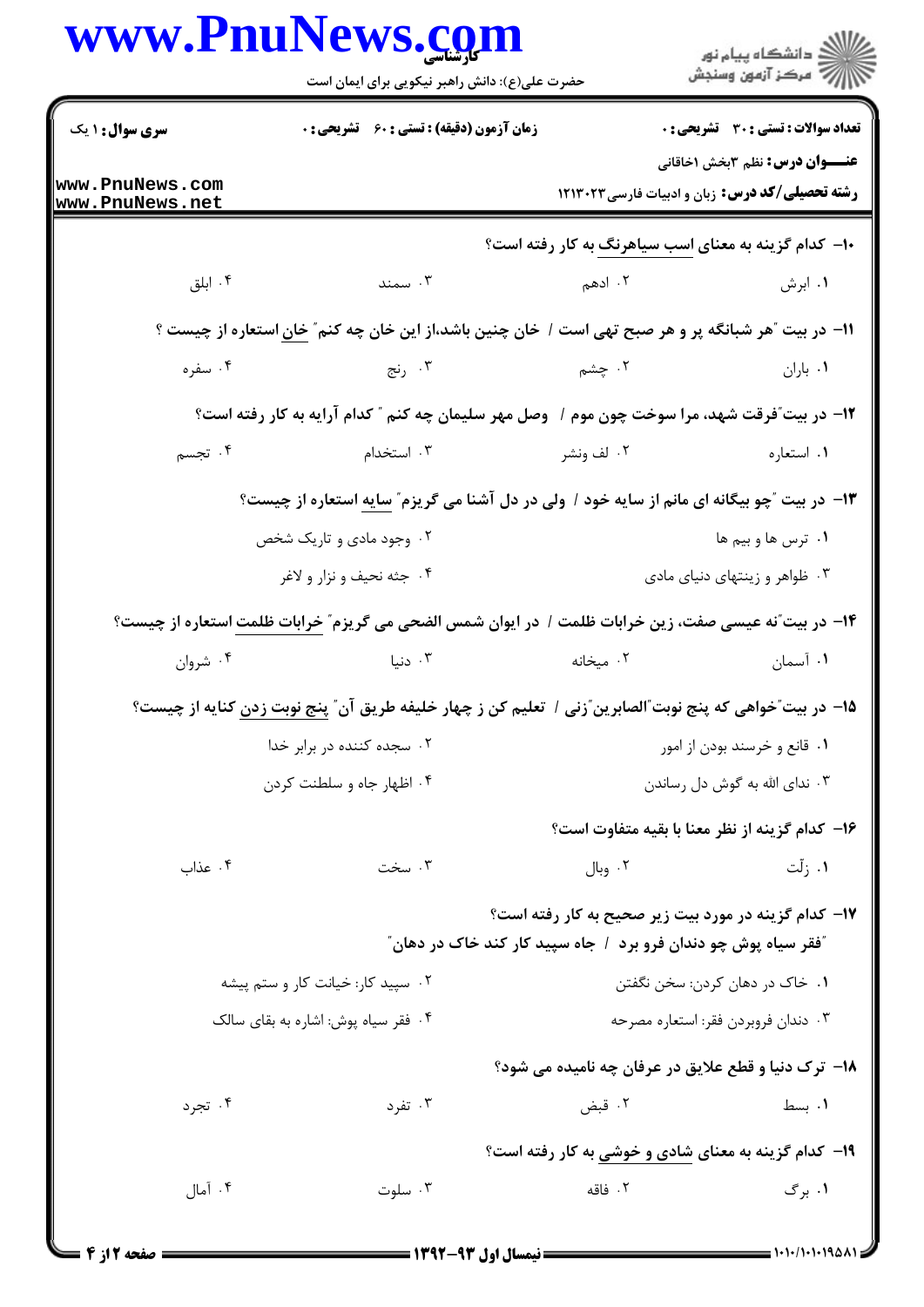|                                    | www.PnuNews.com                                    |                                                                                                                     | الا دانشگاه پيام نور<br>الا مرکز آزمون وسنجش                                                    |  |
|------------------------------------|----------------------------------------------------|---------------------------------------------------------------------------------------------------------------------|-------------------------------------------------------------------------------------------------|--|
|                                    | حضرت علی(ع): دانش راهبر نیکویی برای ایمان است      |                                                                                                                     |                                                                                                 |  |
| <b>سری سوال : ۱ یک</b>             | <b>زمان آزمون (دقیقه) : تستی : 60 ٪ تشریحی : 0</b> |                                                                                                                     | تعداد سوالات : تستي : 30 ٪ تشريحي : 0                                                           |  |
| www.PnuNews.com<br>www.PnuNews.net |                                                    |                                                                                                                     | <b>عنـــوان درس:</b> نظم ۳بخش ۱خاقانی<br><b>رشته تحصیلی/کد درس:</b> زبان و ادبیات فارسی ۱۲۱۳۰۲۳ |  |
|                                    |                                                    | +۲- "این گره بادند، از ایشان سازگاری کم طلب/ کاتشی بالای سر دارند و آبی زیر ران ″ آتش بالای سر داشتن کنایه از چیست؟ |                                                                                                 |  |
|                                    | ۰۲ سرکشی و خشمگین بودن                             |                                                                                                                     | ۰۱ بی ثبات و عهد شکن                                                                            |  |
|                                    | ۰۴ پلید کاری و نا مردی                             |                                                                                                                     | ۰۳ گوشه گیری و انزوا طلبی                                                                       |  |
|                                    |                                                    | ۲۱–در مورد بیت ّچون سپر زرّمهر ،گشت نهان زیر خاک / ناچخ سیمین ماه،کرد پدید آسمان ″ کدام گزینه صحیح به کار رفته      | است؟                                                                                            |  |
|                                    | ۰۲ سپر زر استعاره مکنیه است.                       |                                                                                                                     | ۰۱ بین ناچخ و سپر مراعات النظیر است.                                                            |  |
|                                    | ۰۴ هلال ماه به معشوق تشبیه شده است.                |                                                                                                                     | ۰۳ زر و زیر جناس مرکب است.                                                                      |  |
|                                    |                                                    | ۲۲- صدایی که موقع نوشتن از قلم خارج می شود ؛چه نامیده می شود؟                                                       |                                                                                                 |  |
| ۰۴ بیرق                            | ۰۳ صرصر                                            | ۰۲ صریر                                                                                                             | ۰۱ نوال                                                                                         |  |
|                                    |                                                    | ۲۳– در بیت ّیک ره ز ره دجله منزل به مداین کن / وزدیده، دوم دجله بر خاک مداین ران ّدجله دوم در کدام معنا به کار رفته | است؟                                                                                            |  |
| ۰۴ اشک زیاد                        | ۰۳ قدمهای محکم                                     | ۲. فرود آمدن                                                                                                        | ۰۱ اقامت گزیدن                                                                                  |  |
|                                    |                                                    | ۲۴- ″خون دل شیرین است آن می که دهد رز بن ∣ زآب و گل پرویز است آن خم که نهد دهقان ″ کدام نوع مجاز به کار رفته        | است؟                                                                                            |  |
| ۰۴ ما کان                          | ۰۳ علت و معلول                                     | ۰۲ عام و خاص                                                                                                        | ٠١ مايكون                                                                                       |  |
|                                    |                                                    | ۲۵- سنگ منجنیق که به سوی قلعه دشمن اندازند ؛چه نامیده می شود ؟                                                      |                                                                                                 |  |
| ۰۴ راوق                            | ت غضبان $\cdot$                                    | ۰۲ مجمر                                                                                                             | ١. فلاخن                                                                                        |  |
|                                    |                                                    | ۲۶– در بیت ّخوان کعبه هشت خوان خلد را ماندکه هست / چار جوی او را به جای سبع الوان آمده ّ کدام آرایه ها به کار رفته  | است؟                                                                                            |  |
|                                    | ٠٢ تلميح- جناس خط- استعاره                         |                                                                                                                     | ٠١ استعاره-كنايه - جناس لاحق                                                                    |  |
|                                    | ۰۴ تشبیه صریح- جناس خط-استعاره                     |                                                                                                                     | ۰۳ تناسب- جناس خط- جناس لاحق                                                                    |  |
|                                    |                                                    | ۲۷– "برده به چارم منظره، مهره برون از ششدره / نزل جهان را از بره، صد خوان نو پرداخته " کدام گزینه در مورد بیت صحیح  | است؟                                                                                            |  |
|                                    | ۰۲ ششدره برون بردن: کنایه از منشأحیات و جان است.   | ۰۱ چارم منظره: کنایه از آسمان چهارم جایگاه خورشید است.                                                              |                                                                                                 |  |
|                                    | ۰۴ نزل: نعمتهای این جهان به همراه لذت های معنوی    |                                                                                                                     | ۰۳ بره: بچه گوسفند، برج دوم سال، اردیبهشت                                                       |  |